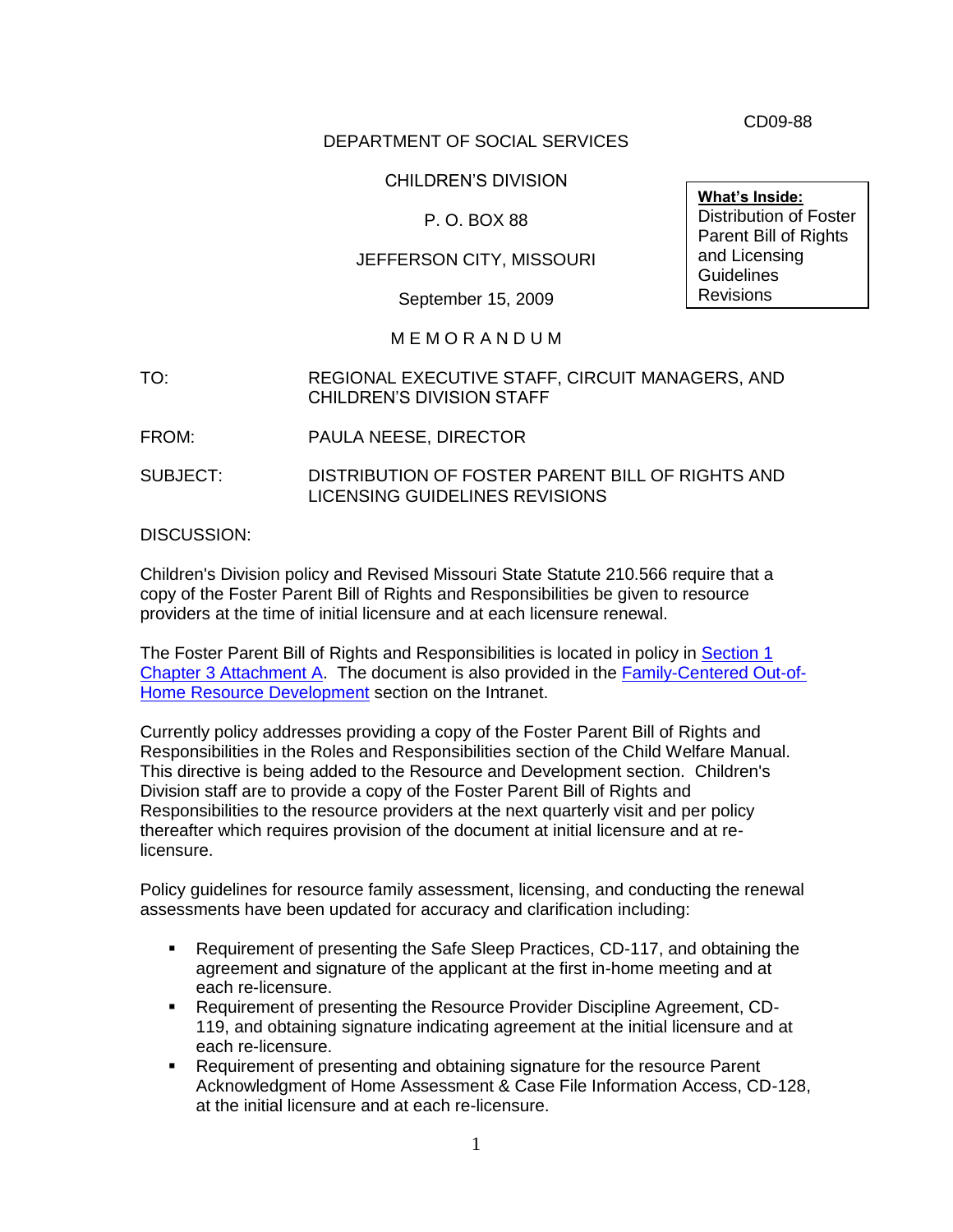- Requirement of opening a Vendor Licensure/Placement Resource Form, SS60, within 3 working days of receiving an application.
- Clarification that the Foster /Adoptive Medical Report, CW-215, does not include medical information regarding foster youth placed in the home.
- Revised name of the Cooperative Agreement for the Purchase of Professional Parenting Services, CM-14.
- Replacement of the term, "foster parent" with "resource provider".
- Additional details for the background screening process located in [Section 6](http://www.dss.mo.gov/cd/info/cwmanual/section6/ch3/sec6ch3attacha.htm)  [Chapter 3 attachment A](http://www.dss.mo.gov/cd/info/cwmanual/section6/ch3/sec6ch3attacha.htm) of the Child Welfare Manual.
- **Introduction of the accurate term, electronic fingerprint vendor, for the Missouri** State Highway Patrol's contracted vendor for obtaining fingerprints.
- **Instructions for reopening a closed resource provider.**

#### **NECESSARY ACTION**

- 1. Review this memorandum with all Children's Division staff.
- *2.* Review revised Child Welfare Manual chapters as indicated below.
- 3. All questions should be cleared through normal supervisory channels and directed to:

| <b>PROGRAM MANAGER</b>    |
|---------------------------|
| <b>Melody Yancey</b>      |
| 573-751-3171              |
| Melody. Yancey@dss.mo.gov |
|                           |

#### **CHILD WELFARE MANUAL REVISIONS**

[Resource Family Assessment & Licensing Process Guide for Conducting](http://www.dss.mo.gov/cd/info/cwmanual/section6/ch3/sec6ch3attacha.htm)  [Foster/Kinship Family, Section 6 Chapter 3 Attachment A](http://www.dss.mo.gov/cd/info/cwmanual/section6/ch3/sec6ch3attacha.htm) [Resource Family Assessment & Licensing Process Guide for Conducting Renewal](http://www.dss.mo.gov/cd/info/cwmanual/section6/ch3/sec6ch3attachd.htm)  [Assessment, Section 6 Chapter 3 Attachment D](http://www.dss.mo.gov/cd/info/cwmanual/section6/ch3/sec6ch3attachd.htm) [Resource Provider Training-STARS, Section 6 Chapter 2 Subsection 2](http://www.dss.mo.gov/cd/info/cwmanual/section6/ch2/sec6ch2sub2.htm) **FORMS AND INSTRUCTIONS**

[Resource Development](http://dssweb/cs/programs/res_dev/index.htm)

#### **REFERENCE DOCUMENTS AND RESOURCES**

[Rights of Placement Resource, Section 1 Chapter 3 Subsection 2](http://www.dss.mo.gov/cd/info/cwmanual/section1/ch3/sec1ch3sub2.htm) [Foster Parent Bill of Rights, Section 1 Chapter 3 Attachment A](http://www.dss.mo.gov/cd/info/cwmanual/section1/ch3/sec1ch3attacha.htm)

# **RELATED STATUTE**

Foster Parent Bill of Rights [and Responsibilities, RSMo 210.566](http://www.moga.missouri.gov/statutes/C200-299/2100000566.HTM)

## **ADMINISTRATIVE RULE**

N/A

#### **COUNCIL ON ACCREDITATION (COA) STANDARDS** N/A